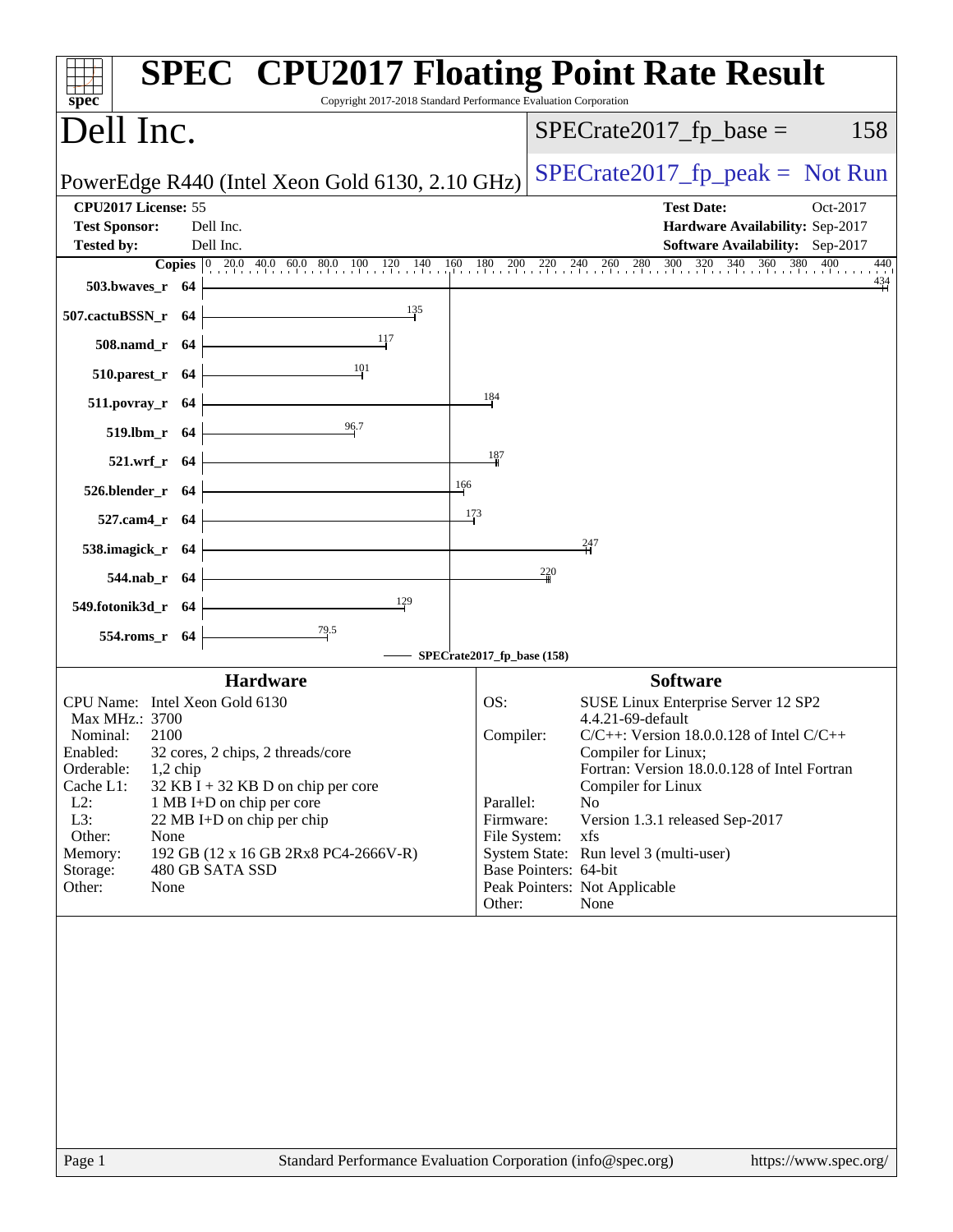| <b>SPEC CPU2017 Floating Point Rate Result</b><br>Copyright 2017-2018 Standard Performance Evaluation Corporation<br>Spec                                                                               |               |                |                |                |       |                      |                                  |               |                |                   |                |              |                                 |              |
|---------------------------------------------------------------------------------------------------------------------------------------------------------------------------------------------------------|---------------|----------------|----------------|----------------|-------|----------------------|----------------------------------|---------------|----------------|-------------------|----------------|--------------|---------------------------------|--------------|
| Dell Inc.                                                                                                                                                                                               |               |                |                |                |       |                      | $SPECrate2017_fp\_base =$<br>158 |               |                |                   |                |              |                                 |              |
| $SPECrate2017fr peak = Not Run$<br>PowerEdge R440 (Intel Xeon Gold 6130, 2.10 GHz)                                                                                                                      |               |                |                |                |       |                      |                                  |               |                |                   |                |              |                                 |              |
| CPU2017 License: 55                                                                                                                                                                                     |               |                |                |                |       |                      |                                  |               |                | <b>Test Date:</b> |                |              | Oct-2017                        |              |
| <b>Test Sponsor:</b>                                                                                                                                                                                    | Dell Inc.     |                |                |                |       |                      |                                  |               |                |                   |                |              | Hardware Availability: Sep-2017 |              |
| <b>Tested by:</b>                                                                                                                                                                                       | Dell Inc.     |                |                |                |       |                      |                                  |               |                |                   |                |              | Software Availability: Sep-2017 |              |
|                                                                                                                                                                                                         |               |                |                |                |       | <b>Results Table</b> |                                  |               |                |                   |                |              |                                 |              |
|                                                                                                                                                                                                         |               |                |                | <b>Base</b>    |       |                      |                                  |               |                |                   | <b>Peak</b>    |              |                                 |              |
| <b>Benchmark</b>                                                                                                                                                                                        | <b>Copies</b> | <b>Seconds</b> | Ratio          | <b>Seconds</b> | Ratio | <b>Seconds</b>       | Ratio                            | <b>Copies</b> | <b>Seconds</b> | <b>Ratio</b>      | <b>Seconds</b> | <b>Ratio</b> | <b>Seconds</b>                  | <b>Ratio</b> |
| 503.bwaves_r                                                                                                                                                                                            | 64            | <b>1480</b>    | 434            | 1470           | 437   | 1480                 | 434                              |               |                |                   |                |              |                                 |              |
| 507.cactuBSSN r                                                                                                                                                                                         | 64            | 599            | 135            | 599            | 135   | 600                  | 135                              |               |                |                   |                |              |                                 |              |
| $508$ .namd $r$                                                                                                                                                                                         | 64            | 520            | 117            | 520            | 117   | 522                  | 116                              |               |                |                   |                |              |                                 |              |
| 510.parest_r                                                                                                                                                                                            | 64            | 1645           | 102            | 1652           | 101   | 1651                 | <b>101</b>                       |               |                |                   |                |              |                                 |              |
| 511.povray_r                                                                                                                                                                                            | 64            | 811            | 184            | 809            | 185   | 811                  | 184                              |               |                |                   |                |              |                                 |              |
| 519.lbm_r                                                                                                                                                                                               | 64            | 698            | 96.7           | 698            | 96.7  | 697                  | 96.8                             |               |                |                   |                |              |                                 |              |
| 521.wrf r                                                                                                                                                                                               | 64            | 767            | 187            | 766            | 187   | 760                  | 189                              |               |                |                   |                |              |                                 |              |
| 526.blender_r                                                                                                                                                                                           | 64            | 586            | 166            | 586            | 166   | 586                  | 166                              |               |                |                   |                |              |                                 |              |
| 527.cam4 r                                                                                                                                                                                              | 64            | 647            | 173            | 647            | 173   | 647                  | 173                              |               |                |                   |                |              |                                 |              |
| 538.imagick_r                                                                                                                                                                                           | 64            | 643            | 248            | 651            | 244   | 644                  | 247                              |               |                |                   |                |              |                                 |              |
| 544.nab r                                                                                                                                                                                               | 64            | 487            | 221            | 491            | 219   | 489                  | 220                              |               |                |                   |                |              |                                 |              |
| 549.fotonik3d r                                                                                                                                                                                         | 64            | 1940           | 129            | 1941           | 128   | 1940                 | 129                              |               |                |                   |                |              |                                 |              |
| 554.roms_r                                                                                                                                                                                              | 64            | 1279           | 79.5           | 1283           | 79.3  | 1279                 | 79.5                             |               |                |                   |                |              |                                 |              |
| $SPECrate2017_fp\_base =$                                                                                                                                                                               |               |                | 158            |                |       |                      |                                  |               |                |                   |                |              |                                 |              |
| $SPECrate2017_fp\_peak =$                                                                                                                                                                               |               |                | <b>Not Run</b> |                |       |                      |                                  |               |                |                   |                |              |                                 |              |
| Results appear in the order in which they were run. Bold underlined text indicates a median measurement.                                                                                                |               |                |                |                |       |                      |                                  |               |                |                   |                |              |                                 |              |
| <b>Submit Notes</b><br>The numactl mechanism was used to bind copies to processors. The config file option 'submit'<br>was used to generate numactl commands to bind each copy to a specific processor. |               |                |                |                |       |                      |                                  |               |                |                   |                |              |                                 |              |
| For details, please see the config file.                                                                                                                                                                |               |                |                |                |       |                      |                                  |               |                |                   |                |              |                                 |              |

### **[Operating System Notes](http://www.spec.org/auto/cpu2017/Docs/result-fields.html#OperatingSystemNotes)**

Stack size set to unlimited using "ulimit -s unlimited"

## **[General Notes](http://www.spec.org/auto/cpu2017/Docs/result-fields.html#GeneralNotes)**

Environment variables set by runcpu before the start of the run: LD\_LIBRARY\_PATH = "/root/cpu2017/lib/ia32:/root/cpu2017/lib/intel64:/root/cpu2017/je5.0.1-32:/root/cpu2017/je5.0.1-64"

 Binaries compiled on a system with 1x Intel Core i7-4790 CPU + 32GB RAM memory using Redhat Enterprise Linux 7.4 Transparent Huge Pages enabled by default Prior to runcpu invocation Filesystem page cache synced and cleared with: sync; echo 3> /proc/sys/vm/drop\_caches runcpu command invoked through numactl i.e.: numactl --interleave=all runcpu <etc>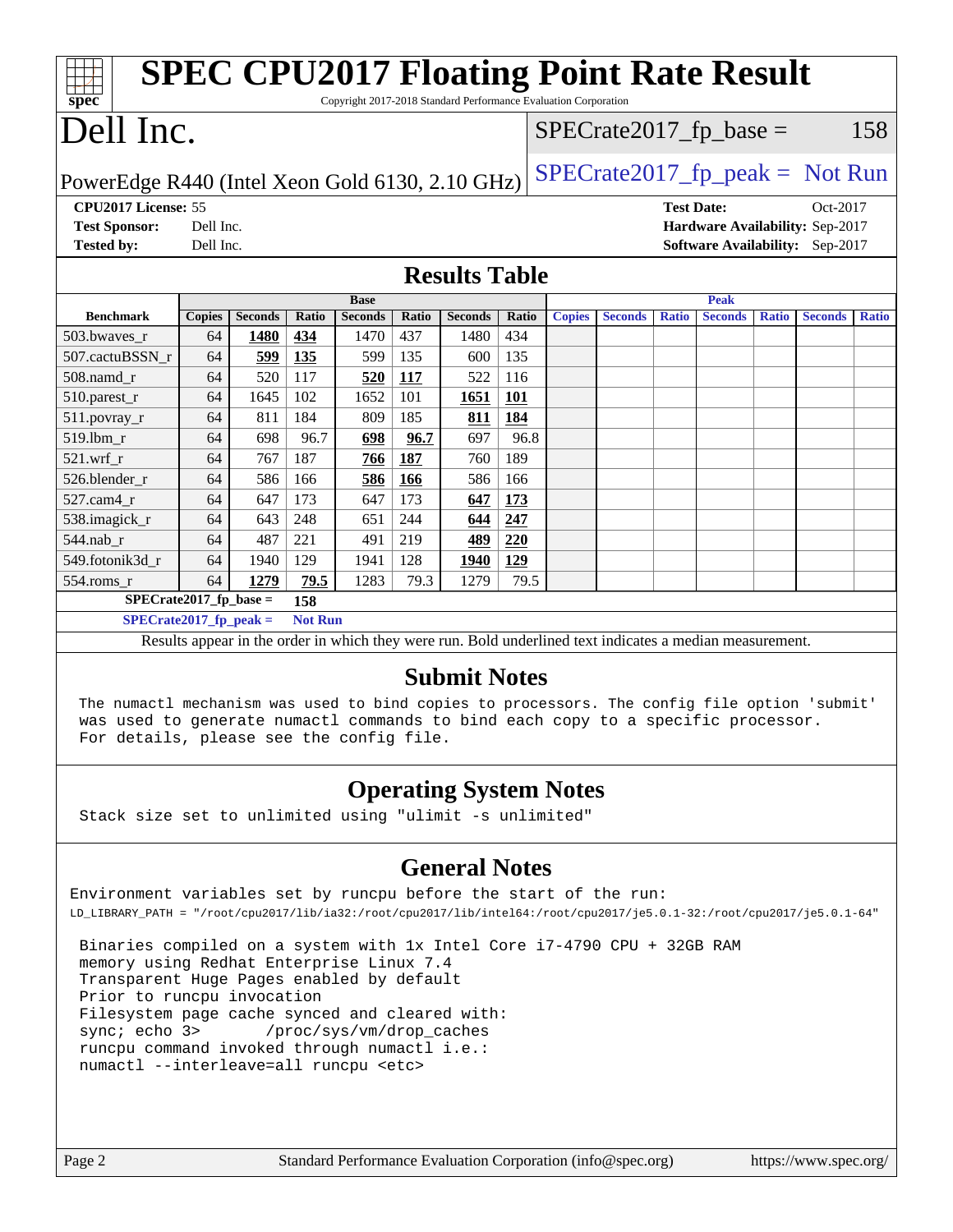| <b>SPEC CPU2017 Floating Point Rate Result</b><br>$spec^*$                                                                                                                                                                                                                                                                                                                                                                                                                                                                                                                                                                                                                                                                                                                                                                                                                                                                                                                                                                                                                                                                                                                                                                                                                                                                                                                                                                                                                                          | Copyright 2017-2018 Standard Performance Evaluation Corporation |                                                             |                                                                                |
|-----------------------------------------------------------------------------------------------------------------------------------------------------------------------------------------------------------------------------------------------------------------------------------------------------------------------------------------------------------------------------------------------------------------------------------------------------------------------------------------------------------------------------------------------------------------------------------------------------------------------------------------------------------------------------------------------------------------------------------------------------------------------------------------------------------------------------------------------------------------------------------------------------------------------------------------------------------------------------------------------------------------------------------------------------------------------------------------------------------------------------------------------------------------------------------------------------------------------------------------------------------------------------------------------------------------------------------------------------------------------------------------------------------------------------------------------------------------------------------------------------|-----------------------------------------------------------------|-------------------------------------------------------------|--------------------------------------------------------------------------------|
| Dell Inc.                                                                                                                                                                                                                                                                                                                                                                                                                                                                                                                                                                                                                                                                                                                                                                                                                                                                                                                                                                                                                                                                                                                                                                                                                                                                                                                                                                                                                                                                                           |                                                                 | $SPECrate2017fr base =$                                     | 158                                                                            |
| PowerEdge R440 (Intel Xeon Gold 6130, 2.10 GHz)                                                                                                                                                                                                                                                                                                                                                                                                                                                                                                                                                                                                                                                                                                                                                                                                                                                                                                                                                                                                                                                                                                                                                                                                                                                                                                                                                                                                                                                     |                                                                 | $SPECTate2017_fp\_peak = Not Run$                           |                                                                                |
| CPU2017 License: 55<br><b>Test Sponsor:</b><br>Dell Inc.<br><b>Tested by:</b><br>Dell Inc.                                                                                                                                                                                                                                                                                                                                                                                                                                                                                                                                                                                                                                                                                                                                                                                                                                                                                                                                                                                                                                                                                                                                                                                                                                                                                                                                                                                                          |                                                                 | <b>Test Date:</b>                                           | Oct-2017<br>Hardware Availability: Sep-2017<br>Software Availability: Sep-2017 |
|                                                                                                                                                                                                                                                                                                                                                                                                                                                                                                                                                                                                                                                                                                                                                                                                                                                                                                                                                                                                                                                                                                                                                                                                                                                                                                                                                                                                                                                                                                     | <b>Platform Notes</b>                                           |                                                             |                                                                                |
| BIOS settings:<br>Logical Processor Enabled<br>Virtualization Technology Disabled<br>Sub NUMA Cluster Enabled<br>System Profile set to Custom<br>CPU Performance set to Maximum Performance<br>C1E Disabled<br>C States set to Autonomous<br>Uncore Frequency set to Dynamic<br>Memory Patrol Scrub Disabled<br>Energy Efficiency Policy set to Performance<br>CPU Interconnect Bus Link Power Management Disabled<br>PCI ASPM L1 Link Power Management Disabled<br>Sysinfo program /root/cpu2017/bin/sysinfo<br>Rev: r5797 of 2017-06-14 96c45e4568ad54c135fd618bcc091c0f<br>running on linux-jlsy Fri Oct 27 19:10:53 2017<br>SUT (System Under Test) info as seen by some common utilities.<br>For more information on this section, see<br>https://www.spec.org/cpu2017/Docs/config.html#sysinfo<br>From /proc/cpuinfo<br>model name : Intel(R) Xeon(R) Gold 6130 CPU @ 2.10GHz<br>"physical id"s (chips)<br>2<br>64 "processors"<br>cores, siblings (Caution: counting these is hw and system dependent. The following<br>excerpts from /proc/cpuinfo might not be reliable. Use with caution.)<br>cpu cores : 16<br>siblings : 32<br>physical 0: cores 0 1 2 3 4 5 6 7 8 9 10 11 12 13 14 15<br>physical 1: cores 0 1 2 3 4 5 6 7 8 9 10 11 12 13 14 15<br>From 1scpu:<br>Architecture:<br>x86 64<br>$CPU$ op-mode $(s)$ :<br>Little Endian<br>Byte Order:<br>CPU(s):<br>64<br>On-line $CPU(s)$ list:<br>$0 - 63$<br>Thread(s) per core:<br>2<br>16<br>Core(s) per socket:<br>Socket(s):<br>2 | $32$ -bit, $64$ -bit                                            |                                                             |                                                                                |
| 4<br>NUMA $node(s):$<br>Vendor ID:<br>GenuineIntel<br>CPU family:<br>6<br>Model:<br>85<br>Model name:                                                                                                                                                                                                                                                                                                                                                                                                                                                                                                                                                                                                                                                                                                                                                                                                                                                                                                                                                                                                                                                                                                                                                                                                                                                                                                                                                                                               |                                                                 | Intel(R) Xeon(R) Gold 6130 CPU @ 2.10GHz                    |                                                                                |
| Stepping:<br>4<br>Page 3                                                                                                                                                                                                                                                                                                                                                                                                                                                                                                                                                                                                                                                                                                                                                                                                                                                                                                                                                                                                                                                                                                                                                                                                                                                                                                                                                                                                                                                                            | (Continued on next page)                                        | Standard Performance Evaluation Corporation (info@spec.org) | https://www.spec.org/                                                          |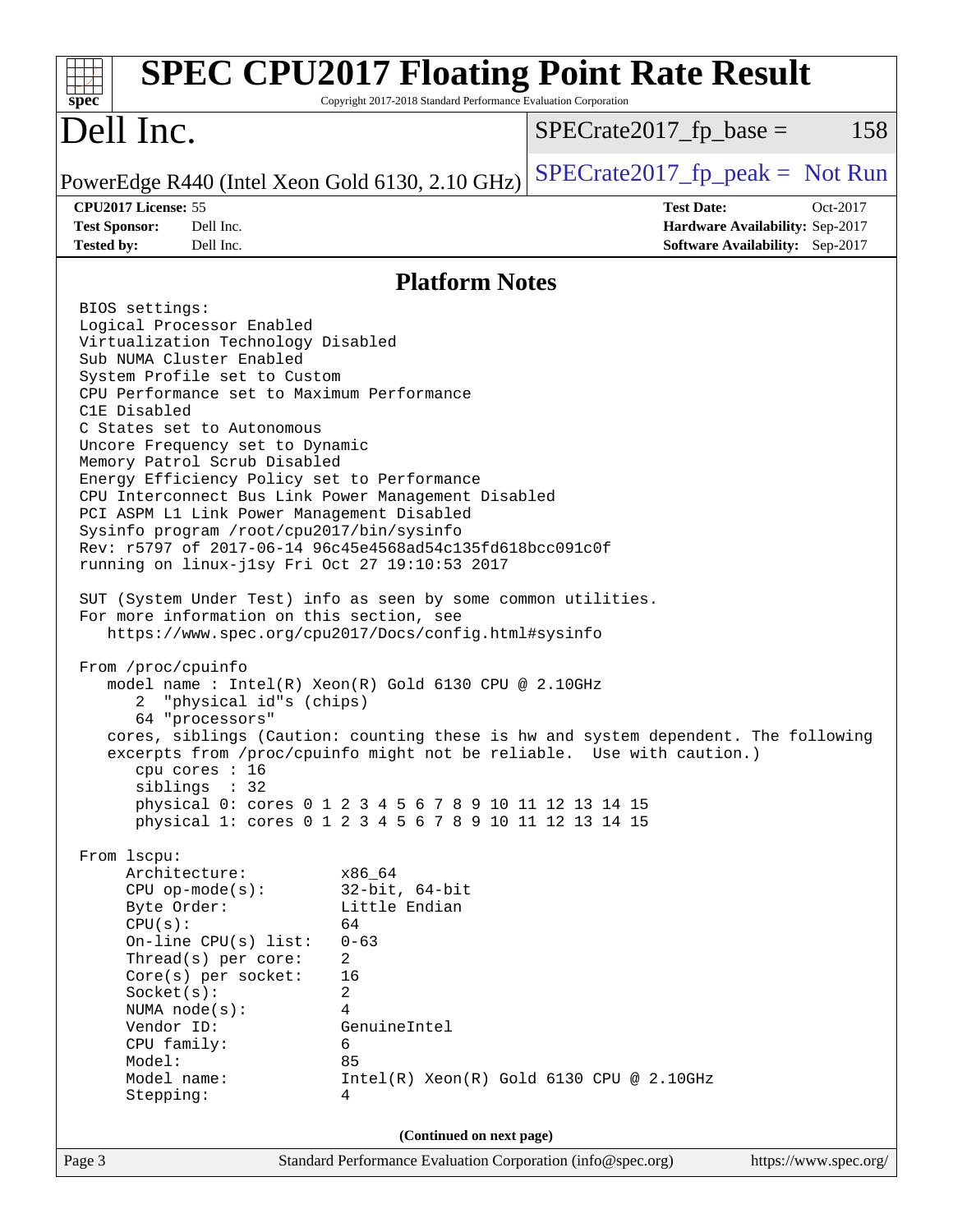| <b>SPEC CPU2017 Floating Point Rate Result</b><br>Copyright 2017-2018 Standard Performance Evaluation Corporation<br>$spec^*$                                                                                                                                                                                                                                                                                                                                                                                                                                                                                                                                                                                                                                                                                                                                                                                                                                                                                                                                                                                                                                                                                                                                                                                                                                                                                                                                                                                                                                                                                                                                                                                                                                                                                                                                                                                                                                                                                                                                                                                                  |                                                                                                     |  |  |  |  |  |
|--------------------------------------------------------------------------------------------------------------------------------------------------------------------------------------------------------------------------------------------------------------------------------------------------------------------------------------------------------------------------------------------------------------------------------------------------------------------------------------------------------------------------------------------------------------------------------------------------------------------------------------------------------------------------------------------------------------------------------------------------------------------------------------------------------------------------------------------------------------------------------------------------------------------------------------------------------------------------------------------------------------------------------------------------------------------------------------------------------------------------------------------------------------------------------------------------------------------------------------------------------------------------------------------------------------------------------------------------------------------------------------------------------------------------------------------------------------------------------------------------------------------------------------------------------------------------------------------------------------------------------------------------------------------------------------------------------------------------------------------------------------------------------------------------------------------------------------------------------------------------------------------------------------------------------------------------------------------------------------------------------------------------------------------------------------------------------------------------------------------------------|-----------------------------------------------------------------------------------------------------|--|--|--|--|--|
| Dell Inc.                                                                                                                                                                                                                                                                                                                                                                                                                                                                                                                                                                                                                                                                                                                                                                                                                                                                                                                                                                                                                                                                                                                                                                                                                                                                                                                                                                                                                                                                                                                                                                                                                                                                                                                                                                                                                                                                                                                                                                                                                                                                                                                      | $SPECrate2017fr base =$<br>158                                                                      |  |  |  |  |  |
| PowerEdge R440 (Intel Xeon Gold 6130, 2.10 GHz)                                                                                                                                                                                                                                                                                                                                                                                                                                                                                                                                                                                                                                                                                                                                                                                                                                                                                                                                                                                                                                                                                                                                                                                                                                                                                                                                                                                                                                                                                                                                                                                                                                                                                                                                                                                                                                                                                                                                                                                                                                                                                | $SPECrate2017_fp\_peak = Not Run$                                                                   |  |  |  |  |  |
| CPU2017 License: 55<br><b>Test Sponsor:</b><br>Dell Inc.<br><b>Tested by:</b><br>Dell Inc.                                                                                                                                                                                                                                                                                                                                                                                                                                                                                                                                                                                                                                                                                                                                                                                                                                                                                                                                                                                                                                                                                                                                                                                                                                                                                                                                                                                                                                                                                                                                                                                                                                                                                                                                                                                                                                                                                                                                                                                                                                     | <b>Test Date:</b><br>Oct-2017<br>Hardware Availability: Sep-2017<br>Software Availability: Sep-2017 |  |  |  |  |  |
| <b>Platform Notes (Continued)</b>                                                                                                                                                                                                                                                                                                                                                                                                                                                                                                                                                                                                                                                                                                                                                                                                                                                                                                                                                                                                                                                                                                                                                                                                                                                                                                                                                                                                                                                                                                                                                                                                                                                                                                                                                                                                                                                                                                                                                                                                                                                                                              |                                                                                                     |  |  |  |  |  |
| Virtualization:<br>$VT - x$<br>L1d cache:<br>32K<br>Lli cache:<br>32K<br>$L2$ cache:<br>1024K<br>22528K<br>L3 cache:<br>NUMA node0 CPU(s):<br>0, 4, 8, 12, 16, 20, 24, 28, 32, 36, 40, 44, 48, 52, 56, 60<br>NUMA nodel CPU(s):<br>1, 5, 9, 13, 17, 21, 25, 29, 33, 37, 41, 45, 49, 53, 57, 61<br>NUMA node2 CPU(s):<br>2, 6, 10, 14, 18, 22, 26, 30, 34, 38, 42, 46, 50, 54, 58, 62<br>NUMA node3 CPU(s):<br>3, 7, 11, 15, 19, 23, 27, 31, 35, 39, 43, 47, 51, 55, 59, 63<br>fpu vme de pse tsc msr pae mce cx8 apic sep mtrr pge mca cmov<br>Flags:<br>pat pse36 clflush dts acpi mmx fxsr sse sse2 ss ht tm pbe syscall nx pdpelgb rdtscp<br>lm constant_tsc art arch_perfmon pebs bts rep_good nopl xtopology nonstop_tsc<br>aperfmperf eagerfpu pni pclmulqdq dtes64 monitor ds_cpl vmx smx est tm2 ssse3 sdbg<br>fma cx16 xtpr pdcm pcid dca sse4_1 sse4_2 x2apic movbe popcnt tsc_deadline_timer aes<br>xsave avx f16c rdrand lahf_lm abm 3dnowprefetch ida arat epb pln pts dtherm intel_pt<br>tpr_shadow vnmi flexpriority ept vpid fsgsbase tsc_adjust bmil hle avx2 smep bmi2<br>erms invpcid rtm cqm mpx avx512f avx512dq rdseed adx smap clflushopt clwb avx512cd<br>avx512bw avx512vl xsaveopt xsavec xgetbvl cqm_llc cqm_occup_llc<br>/proc/cpuinfo cache data<br>cache size : 22528 KB<br>From numactl --hardware WARNING: a numactl 'node' might or might not correspond to a<br>physical chip.<br>$available: 4 nodes (0-3)$<br>node 0 cpus: 0 4 8 12 16 20 24 28 32 36 40 44 48 52 56 60<br>node 0 size: 46899 MB<br>node 0 free: 46610 MB<br>node 1 cpus: 1 5 9 13 17 21 25 29 33 37 41 45 49 53 57 61<br>node 1 size: 48369 MB<br>node 1 free: 48105 MB<br>node 2 cpus: 2 6 10 14 18 22 26 30 34 38 42 46 50 54 58 62<br>node 2 size: 48369 MB<br>node 2 free: 48090 MB<br>node 3 cpus: 3 7 11 15 19 23 27 31 35 39 43 47 51 55 59 63<br>node 3 size: 48245 MB<br>node 3 free: 47997 MB<br>node distances:<br>node<br>$\overline{0}$<br>$\mathbf 1$<br>2<br>3<br>21<br>0 :<br>10<br>11<br>21<br>10 21<br>1:<br>21<br>11<br>2:<br>11<br>21<br>10<br>21<br>3:<br>11<br>21<br>21<br>10<br>From /proc/meminfo |                                                                                                     |  |  |  |  |  |
| Standard Performance Evaluation Corporation (info@spec.org)<br>Page 4                                                                                                                                                                                                                                                                                                                                                                                                                                                                                                                                                                                                                                                                                                                                                                                                                                                                                                                                                                                                                                                                                                                                                                                                                                                                                                                                                                                                                                                                                                                                                                                                                                                                                                                                                                                                                                                                                                                                                                                                                                                          | https://www.spec.org/                                                                               |  |  |  |  |  |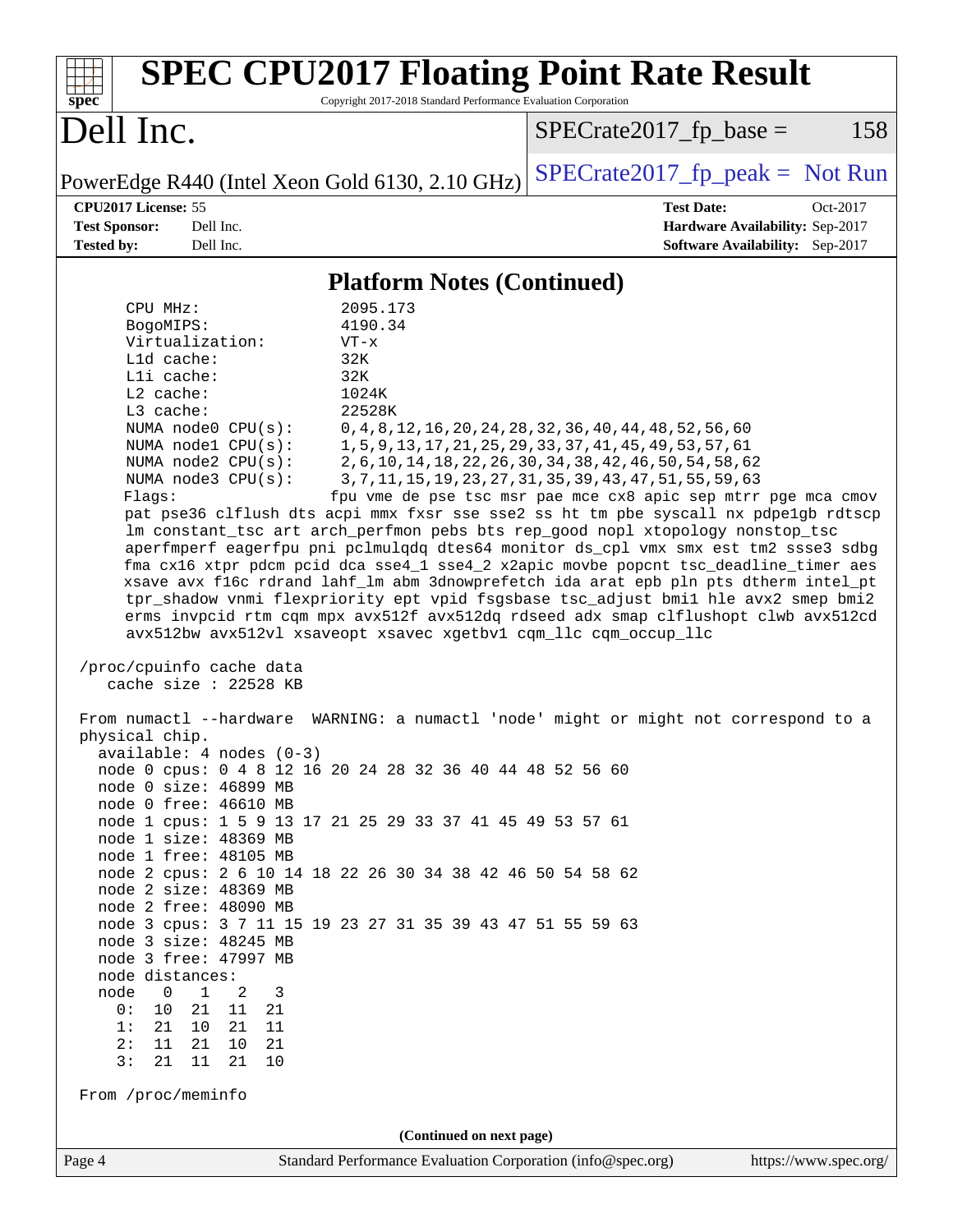| <b>SPEC CPU2017 Floating Point Rate Result</b><br>Copyright 2017-2018 Standard Performance Evaluation Corporation<br>$spec^*$                                                                                                                                                                                                                                                                 |                                                                                                     |
|-----------------------------------------------------------------------------------------------------------------------------------------------------------------------------------------------------------------------------------------------------------------------------------------------------------------------------------------------------------------------------------------------|-----------------------------------------------------------------------------------------------------|
| Dell Inc.                                                                                                                                                                                                                                                                                                                                                                                     | 158<br>$SPECrate2017fr base =$                                                                      |
| PowerEdge R440 (Intel Xeon Gold 6130, 2.10 GHz)                                                                                                                                                                                                                                                                                                                                               | $SPECrate2017_fp\_peak = Not Run$                                                                   |
| CPU2017 License: 55<br><b>Test Sponsor:</b><br>Dell Inc.<br>Dell Inc.                                                                                                                                                                                                                                                                                                                         | <b>Test Date:</b><br>Oct-2017<br>Hardware Availability: Sep-2017<br>Software Availability: Sep-2017 |
| <b>Tested by:</b>                                                                                                                                                                                                                                                                                                                                                                             |                                                                                                     |
| <b>Platform Notes (Continued)</b><br>MemTotal:<br>196489456 kB                                                                                                                                                                                                                                                                                                                                |                                                                                                     |
| HugePages_Total:<br>0                                                                                                                                                                                                                                                                                                                                                                         |                                                                                                     |
| Hugepagesize:<br>2048 kB                                                                                                                                                                                                                                                                                                                                                                      |                                                                                                     |
| /usr/bin/lsb_release -d<br>SUSE Linux Enterprise Server 12 SP2                                                                                                                                                                                                                                                                                                                                |                                                                                                     |
| From /etc/*release* /etc/*version*                                                                                                                                                                                                                                                                                                                                                            |                                                                                                     |
| SuSE-release:<br>SUSE Linux Enterprise Server 12 (x86_64)                                                                                                                                                                                                                                                                                                                                     |                                                                                                     |
| $VERSION = 12$                                                                                                                                                                                                                                                                                                                                                                                |                                                                                                     |
| $PATCHLEVEL = 2$                                                                                                                                                                                                                                                                                                                                                                              |                                                                                                     |
| # This file is deprecated and will be removed in a future service pack or release.<br># Please check /etc/os-release for details about this release.                                                                                                                                                                                                                                          |                                                                                                     |
| os-release:                                                                                                                                                                                                                                                                                                                                                                                   |                                                                                                     |
| NAME="SLES"<br>VERSION="12-SP2"                                                                                                                                                                                                                                                                                                                                                               |                                                                                                     |
| VERSION_ID="12.2"                                                                                                                                                                                                                                                                                                                                                                             |                                                                                                     |
| PRETTY_NAME="SUSE Linux Enterprise Server 12 SP2"                                                                                                                                                                                                                                                                                                                                             |                                                                                                     |
| ID="sles"<br>$ANSI\_COLOR = "0;32"$                                                                                                                                                                                                                                                                                                                                                           |                                                                                                     |
| CPE_NAME="cpe:/o:suse:sles:12:sp2"                                                                                                                                                                                                                                                                                                                                                            |                                                                                                     |
|                                                                                                                                                                                                                                                                                                                                                                                               |                                                                                                     |
| uname $-a$ :<br>Linux linux-j1sy 4.4.21-69-default #1 SMP Tue Oct 25 10:58:20 UTC 2016 (9464f67)<br>x86_64 x86_64 x86_64 GNU/Linux                                                                                                                                                                                                                                                            |                                                                                                     |
| run-level 3 Oct 27 13:46                                                                                                                                                                                                                                                                                                                                                                      |                                                                                                     |
| SPEC is set to: /root/cpu2017                                                                                                                                                                                                                                                                                                                                                                 |                                                                                                     |
| Filesystem<br>Type Size Used Avail Use% Mounted on<br>$/\text{dev/sda2}$<br>30G 342G<br>$8\frac{6}{6}$ /<br>xfs<br>371G                                                                                                                                                                                                                                                                       |                                                                                                     |
| Additional information from dmidecode follows. WARNING: Use caution when you interpret<br>this section. The 'dmidecode' program reads system data which is "intended to allow<br>hardware to be accurately determined", but the intent may not be met, as there are<br>frequent changes to hardware, firmware, and the "DMTF SMBIOS" standard.<br>BIOS Dell Inc. 1.2.10 10/16/2017<br>Memory: |                                                                                                     |
| 12x 00AD063200AD HMA82GR7AFR8N-VK 16 GB 2 rank 2666<br>4x Not Specified Not Specified                                                                                                                                                                                                                                                                                                         |                                                                                                     |
| (End of data from sysinfo program)                                                                                                                                                                                                                                                                                                                                                            |                                                                                                     |
|                                                                                                                                                                                                                                                                                                                                                                                               |                                                                                                     |
|                                                                                                                                                                                                                                                                                                                                                                                               |                                                                                                     |
|                                                                                                                                                                                                                                                                                                                                                                                               |                                                                                                     |
|                                                                                                                                                                                                                                                                                                                                                                                               |                                                                                                     |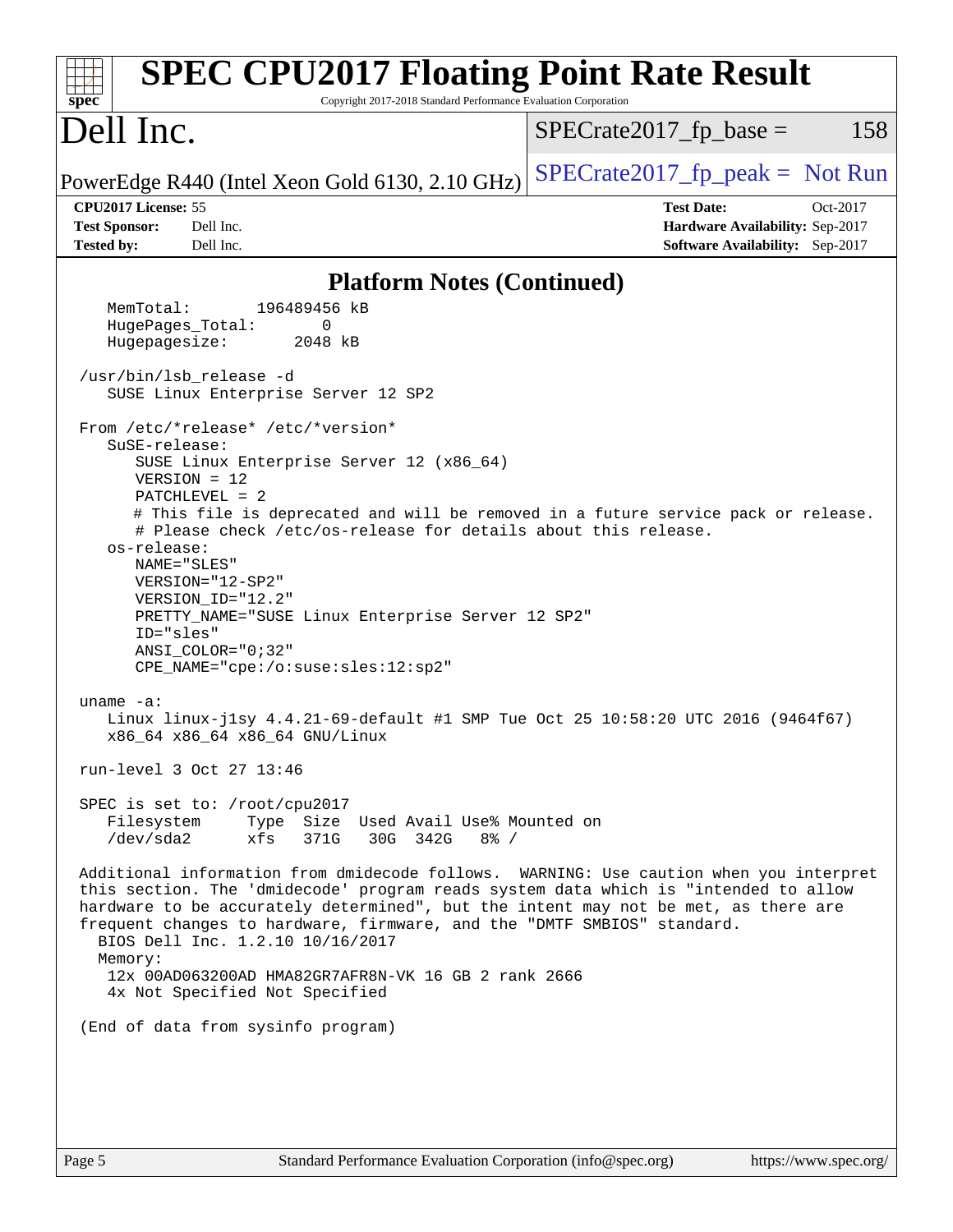| <b>SPEC CPU2017 Floating Point Rate Result</b><br>Copyright 2017-2018 Standard Performance Evaluation Corporation<br>spec <sup>®</sup>                                                        |                                                                                                     |
|-----------------------------------------------------------------------------------------------------------------------------------------------------------------------------------------------|-----------------------------------------------------------------------------------------------------|
| Dell Inc.                                                                                                                                                                                     | $SPECrate2017fr base =$<br>158                                                                      |
| PowerEdge R440 (Intel Xeon Gold 6130, 2.10 GHz)                                                                                                                                               | $SPECrate2017_fp\_peak = Not Run$                                                                   |
| CPU2017 License: 55<br><b>Test Sponsor:</b><br>Dell Inc.<br><b>Tested by:</b><br>Dell Inc.                                                                                                    | <b>Test Date:</b><br>Oct-2017<br>Hardware Availability: Sep-2017<br>Software Availability: Sep-2017 |
| <b>Compiler Version Notes</b>                                                                                                                                                                 |                                                                                                     |
| 519.1bm_r(base) 538.imagick_r(base) 544.nab_r(base)<br>CC.                                                                                                                                    | ========================                                                                            |
| icc (ICC) 18.0.0 20170811<br>Copyright (C) 1985-2017 Intel Corporation. All rights reserved.                                                                                                  |                                                                                                     |
| $CXXC 508.namd_r(base) 510.parest_r(base)$                                                                                                                                                    |                                                                                                     |
| icpc (ICC) 18.0.0 20170811<br>Copyright (C) 1985-2017 Intel Corporation. All rights reserved.                                                                                                 |                                                                                                     |
| 511.povray_r(base) 526.blender_r(base)<br>CC.                                                                                                                                                 |                                                                                                     |
| icpc (ICC) 18.0.0 20170811<br>Copyright (C) 1985-2017 Intel Corporation. All rights reserved.<br>icc (ICC) 18.0.0 20170811<br>Copyright (C) 1985-2017 Intel Corporation. All rights reserved. |                                                                                                     |
| FC 507.cactuBSSN_r(base)                                                                                                                                                                      |                                                                                                     |
| icpc (ICC) 18.0.0 20170811<br>Copyright (C) 1985-2017 Intel Corporation. All rights reserved.<br>icc (ICC) 18.0.0 20170811                                                                    |                                                                                                     |
| Copyright (C) 1985-2017 Intel Corporation.<br>ifort (IFORT) 18.0.0 20170811<br>Copyright (C) 1985-2017 Intel Corporation. All rights reserved.                                                | All rights reserved.                                                                                |
| FC 503.bwaves_r(base) 549.fotonik3d_r(base) 554.roms_r(base)                                                                                                                                  |                                                                                                     |
| ifort (IFORT) 18.0.0 20170811<br>Copyright (C) 1985-2017 Intel Corporation. All rights reserved.                                                                                              |                                                                                                     |
| $CC$ 521.wrf_r(base) 527.cam4_r(base)                                                                                                                                                         |                                                                                                     |
| ifort (IFORT) 18.0.0 20170811<br>Copyright (C) 1985-2017 Intel Corporation. All rights reserved.<br>icc (ICC) 18.0.0 20170811                                                                 |                                                                                                     |
| (Continued on next page)                                                                                                                                                                      |                                                                                                     |
| Page 6<br>Standard Performance Evaluation Corporation (info@spec.org)                                                                                                                         | https://www.spec.org/                                                                               |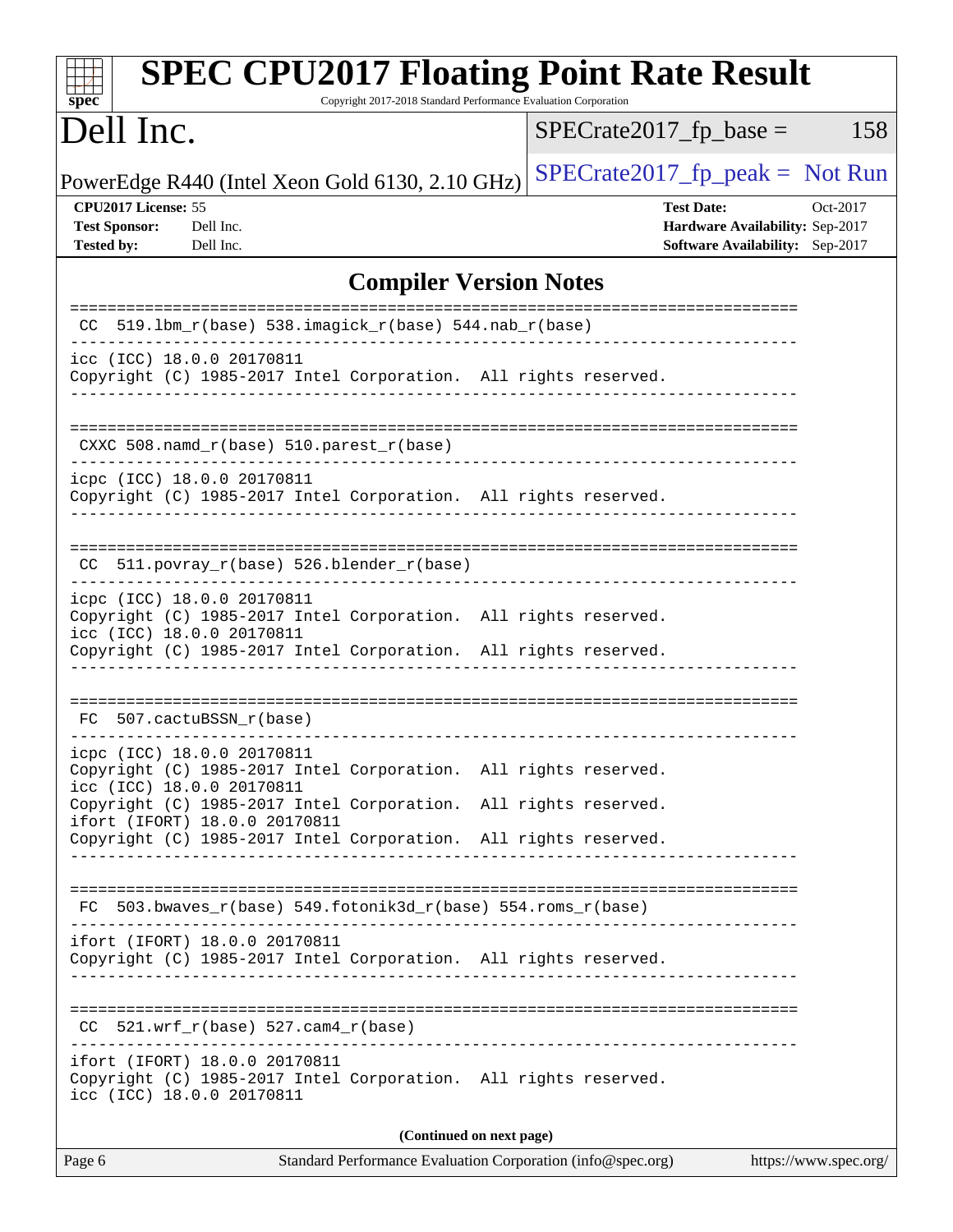#### **[SPEC CPU2017 Floating Point Rate Result](http://www.spec.org/auto/cpu2017/Docs/result-fields.html#SPECCPU2017FloatingPointRateResult)** H F **[spec](http://www.spec.org/)** Copyright 2017-2018 Standard Performance Evaluation Corporation Dell Inc.  $SPECTate2017<sub>fr</sub> base = 158$ PowerEdge R440 (Intel Xeon Gold 6130, 2.10 GHz)  $\left|$  [SPECrate2017\\_fp\\_peak =](http://www.spec.org/auto/cpu2017/Docs/result-fields.html#SPECrate2017fppeak) Not Run **[CPU2017 License:](http://www.spec.org/auto/cpu2017/Docs/result-fields.html#CPU2017License)** 55 **[Test Date:](http://www.spec.org/auto/cpu2017/Docs/result-fields.html#TestDate)** Oct-2017 **[Test Sponsor:](http://www.spec.org/auto/cpu2017/Docs/result-fields.html#TestSponsor)** Dell Inc. **[Hardware Availability:](http://www.spec.org/auto/cpu2017/Docs/result-fields.html#HardwareAvailability)** Sep-2017 **[Tested by:](http://www.spec.org/auto/cpu2017/Docs/result-fields.html#Testedby)** Dell Inc. **[Software Availability:](http://www.spec.org/auto/cpu2017/Docs/result-fields.html#SoftwareAvailability)** Sep-2017 **[Compiler Version Notes \(Continued\)](http://www.spec.org/auto/cpu2017/Docs/result-fields.html#CompilerVersionNotes)**

Copyright (C) 1985-2017 Intel Corporation. All rights reserved. ------------------------------------------------------------------------------

# **[Base Compiler Invocation](http://www.spec.org/auto/cpu2017/Docs/result-fields.html#BaseCompilerInvocation)**

[C benchmarks](http://www.spec.org/auto/cpu2017/Docs/result-fields.html#Cbenchmarks): [icc](http://www.spec.org/cpu2017/results/res2017q4/cpu2017-20171127-00964.flags.html#user_CCbase_intel_icc_18.0_66fc1ee009f7361af1fbd72ca7dcefbb700085f36577c54f309893dd4ec40d12360134090235512931783d35fd58c0460139e722d5067c5574d8eaf2b3e37e92)

[C++ benchmarks:](http://www.spec.org/auto/cpu2017/Docs/result-fields.html#CXXbenchmarks) [icpc](http://www.spec.org/cpu2017/results/res2017q4/cpu2017-20171127-00964.flags.html#user_CXXbase_intel_icpc_18.0_c510b6838c7f56d33e37e94d029a35b4a7bccf4766a728ee175e80a419847e808290a9b78be685c44ab727ea267ec2f070ec5dc83b407c0218cded6866a35d07)

[Fortran benchmarks](http://www.spec.org/auto/cpu2017/Docs/result-fields.html#Fortranbenchmarks): [ifort](http://www.spec.org/cpu2017/results/res2017q4/cpu2017-20171127-00964.flags.html#user_FCbase_intel_ifort_18.0_8111460550e3ca792625aed983ce982f94888b8b503583aa7ba2b8303487b4d8a21a13e7191a45c5fd58ff318f48f9492884d4413fa793fd88dd292cad7027ca)

[Benchmarks using both Fortran and C](http://www.spec.org/auto/cpu2017/Docs/result-fields.html#BenchmarksusingbothFortranandC): [ifort](http://www.spec.org/cpu2017/results/res2017q4/cpu2017-20171127-00964.flags.html#user_CC_FCbase_intel_ifort_18.0_8111460550e3ca792625aed983ce982f94888b8b503583aa7ba2b8303487b4d8a21a13e7191a45c5fd58ff318f48f9492884d4413fa793fd88dd292cad7027ca) [icc](http://www.spec.org/cpu2017/results/res2017q4/cpu2017-20171127-00964.flags.html#user_CC_FCbase_intel_icc_18.0_66fc1ee009f7361af1fbd72ca7dcefbb700085f36577c54f309893dd4ec40d12360134090235512931783d35fd58c0460139e722d5067c5574d8eaf2b3e37e92)

[Benchmarks using both C and C++](http://www.spec.org/auto/cpu2017/Docs/result-fields.html#BenchmarksusingbothCandCXX): [icpc](http://www.spec.org/cpu2017/results/res2017q4/cpu2017-20171127-00964.flags.html#user_CC_CXXbase_intel_icpc_18.0_c510b6838c7f56d33e37e94d029a35b4a7bccf4766a728ee175e80a419847e808290a9b78be685c44ab727ea267ec2f070ec5dc83b407c0218cded6866a35d07) [icc](http://www.spec.org/cpu2017/results/res2017q4/cpu2017-20171127-00964.flags.html#user_CC_CXXbase_intel_icc_18.0_66fc1ee009f7361af1fbd72ca7dcefbb700085f36577c54f309893dd4ec40d12360134090235512931783d35fd58c0460139e722d5067c5574d8eaf2b3e37e92)

[Benchmarks using Fortran, C, and C++:](http://www.spec.org/auto/cpu2017/Docs/result-fields.html#BenchmarksusingFortranCandCXX) [icpc](http://www.spec.org/cpu2017/results/res2017q4/cpu2017-20171127-00964.flags.html#user_CC_CXX_FCbase_intel_icpc_18.0_c510b6838c7f56d33e37e94d029a35b4a7bccf4766a728ee175e80a419847e808290a9b78be685c44ab727ea267ec2f070ec5dc83b407c0218cded6866a35d07) [icc](http://www.spec.org/cpu2017/results/res2017q4/cpu2017-20171127-00964.flags.html#user_CC_CXX_FCbase_intel_icc_18.0_66fc1ee009f7361af1fbd72ca7dcefbb700085f36577c54f309893dd4ec40d12360134090235512931783d35fd58c0460139e722d5067c5574d8eaf2b3e37e92) [ifort](http://www.spec.org/cpu2017/results/res2017q4/cpu2017-20171127-00964.flags.html#user_CC_CXX_FCbase_intel_ifort_18.0_8111460550e3ca792625aed983ce982f94888b8b503583aa7ba2b8303487b4d8a21a13e7191a45c5fd58ff318f48f9492884d4413fa793fd88dd292cad7027ca)

## **[Base Portability Flags](http://www.spec.org/auto/cpu2017/Docs/result-fields.html#BasePortabilityFlags)**

 503.bwaves\_r: [-DSPEC\\_LP64](http://www.spec.org/cpu2017/results/res2017q4/cpu2017-20171127-00964.flags.html#suite_basePORTABILITY503_bwaves_r_DSPEC_LP64) 507.cactuBSSN\_r: [-DSPEC\\_LP64](http://www.spec.org/cpu2017/results/res2017q4/cpu2017-20171127-00964.flags.html#suite_basePORTABILITY507_cactuBSSN_r_DSPEC_LP64) 508.namd\_r: [-DSPEC\\_LP64](http://www.spec.org/cpu2017/results/res2017q4/cpu2017-20171127-00964.flags.html#suite_basePORTABILITY508_namd_r_DSPEC_LP64) 510.parest\_r: [-DSPEC\\_LP64](http://www.spec.org/cpu2017/results/res2017q4/cpu2017-20171127-00964.flags.html#suite_basePORTABILITY510_parest_r_DSPEC_LP64) 511.povray\_r: [-DSPEC\\_LP64](http://www.spec.org/cpu2017/results/res2017q4/cpu2017-20171127-00964.flags.html#suite_basePORTABILITY511_povray_r_DSPEC_LP64) 519.lbm\_r: [-DSPEC\\_LP64](http://www.spec.org/cpu2017/results/res2017q4/cpu2017-20171127-00964.flags.html#suite_basePORTABILITY519_lbm_r_DSPEC_LP64) 521.wrf\_r: [-DSPEC\\_LP64](http://www.spec.org/cpu2017/results/res2017q4/cpu2017-20171127-00964.flags.html#suite_basePORTABILITY521_wrf_r_DSPEC_LP64) [-DSPEC\\_CASE\\_FLAG](http://www.spec.org/cpu2017/results/res2017q4/cpu2017-20171127-00964.flags.html#b521.wrf_r_baseCPORTABILITY_DSPEC_CASE_FLAG) [-convert big\\_endian](http://www.spec.org/cpu2017/results/res2017q4/cpu2017-20171127-00964.flags.html#user_baseFPORTABILITY521_wrf_r_convert_big_endian_c3194028bc08c63ac5d04de18c48ce6d347e4e562e8892b8bdbdc0214820426deb8554edfa529a3fb25a586e65a3d812c835984020483e7e73212c4d31a38223) 526.blender\_r: [-DSPEC\\_LP64](http://www.spec.org/cpu2017/results/res2017q4/cpu2017-20171127-00964.flags.html#suite_basePORTABILITY526_blender_r_DSPEC_LP64) [-DSPEC\\_LINUX](http://www.spec.org/cpu2017/results/res2017q4/cpu2017-20171127-00964.flags.html#b526.blender_r_baseCPORTABILITY_DSPEC_LINUX) [-funsigned-char](http://www.spec.org/cpu2017/results/res2017q4/cpu2017-20171127-00964.flags.html#user_baseCPORTABILITY526_blender_r_force_uchar_40c60f00ab013830e2dd6774aeded3ff59883ba5a1fc5fc14077f794d777847726e2a5858cbc7672e36e1b067e7e5c1d9a74f7176df07886a243d7cc18edfe67) 527.cam4\_r: [-DSPEC\\_LP64](http://www.spec.org/cpu2017/results/res2017q4/cpu2017-20171127-00964.flags.html#suite_basePORTABILITY527_cam4_r_DSPEC_LP64) [-DSPEC\\_CASE\\_FLAG](http://www.spec.org/cpu2017/results/res2017q4/cpu2017-20171127-00964.flags.html#b527.cam4_r_baseCPORTABILITY_DSPEC_CASE_FLAG) 538.imagick\_r: [-DSPEC\\_LP64](http://www.spec.org/cpu2017/results/res2017q4/cpu2017-20171127-00964.flags.html#suite_basePORTABILITY538_imagick_r_DSPEC_LP64) 544.nab\_r: [-DSPEC\\_LP64](http://www.spec.org/cpu2017/results/res2017q4/cpu2017-20171127-00964.flags.html#suite_basePORTABILITY544_nab_r_DSPEC_LP64) 549.fotonik3d\_r: [-DSPEC\\_LP64](http://www.spec.org/cpu2017/results/res2017q4/cpu2017-20171127-00964.flags.html#suite_basePORTABILITY549_fotonik3d_r_DSPEC_LP64) 554.roms\_r: [-DSPEC\\_LP64](http://www.spec.org/cpu2017/results/res2017q4/cpu2017-20171127-00964.flags.html#suite_basePORTABILITY554_roms_r_DSPEC_LP64)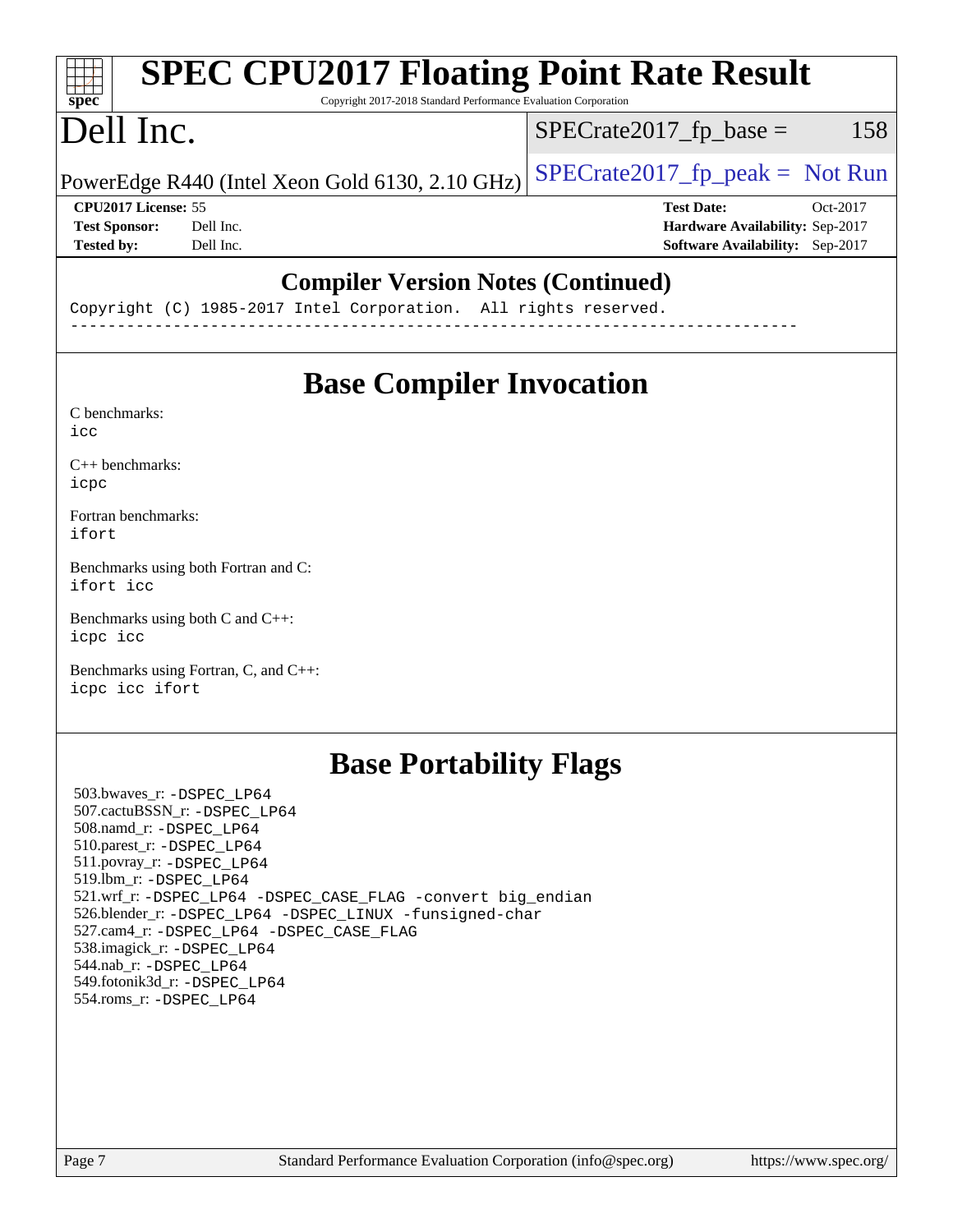| <b>SPEC CPU2017 Floating Point Rate Result</b><br>Copyright 2017-2018 Standard Performance Evaluation Corporation<br>spec <sup>®</sup>                                              |                                                                                                            |
|-------------------------------------------------------------------------------------------------------------------------------------------------------------------------------------|------------------------------------------------------------------------------------------------------------|
| Dell Inc.                                                                                                                                                                           | $SPECrate2017fr base =$<br>158                                                                             |
| PowerEdge R440 (Intel Xeon Gold 6130, 2.10 GHz)                                                                                                                                     | $SPECrate2017_fp_peak = Not Run$                                                                           |
| CPU2017 License: 55<br><b>Test Sponsor:</b><br>Dell Inc.<br>Dell Inc.<br><b>Tested by:</b>                                                                                          | <b>Test Date:</b><br>Oct-2017<br>Hardware Availability: Sep-2017<br><b>Software Availability:</b> Sep-2017 |
| <b>Base Optimization Flags</b>                                                                                                                                                      |                                                                                                            |
| C benchmarks:<br>-xCORE-AVX2 -ipo -03 -no-prec-div -qopt-prefetch -ffinite-math-only<br>-qopt-mem-layout-trans=3                                                                    |                                                                                                            |
| $C_{++}$ benchmarks:<br>-xCORE-AVX2 -ipo -03 -no-prec-div -qopt-prefetch -ffinite-math-only<br>-gopt-mem-layout-trans=3                                                             |                                                                                                            |
| Fortran benchmarks:<br>-xCORE-AVX2 -ipo -03 -no-prec-div -qopt-prefetch -ffinite-math-only<br>-qopt-mem-layout-trans=3 -nostandard-realloc-lhs -align array32byte                   |                                                                                                            |
| Benchmarks using both Fortran and C:<br>-xCORE-AVX2 -ipo -03 -no-prec-div -qopt-prefetch -ffinite-math-only<br>-qopt-mem-layout-trans=3 -nostandard-realloc-lhs -align array32byte  |                                                                                                            |
| Benchmarks using both $C$ and $C_{++}$ :<br>-xCORE-AVX2 -ipo -03 -no-prec-div -qopt-prefetch -ffinite-math-only<br>-qopt-mem-layout-trans=3                                         |                                                                                                            |
| Benchmarks using Fortran, C, and C++:<br>-xCORE-AVX2 -ipo -03 -no-prec-div -qopt-prefetch -ffinite-math-only<br>-qopt-mem-layout-trans=3 -nostandard-realloc-lhs -align array32byte |                                                                                                            |
| <b>Base Other Flags</b>                                                                                                                                                             |                                                                                                            |
| C benchmarks:<br>$-m64 - std= c11$                                                                                                                                                  |                                                                                                            |
| $C++$ benchmarks:<br>$-m64$                                                                                                                                                         |                                                                                                            |
| Fortran benchmarks:<br>$-m64$                                                                                                                                                       |                                                                                                            |
| Benchmarks using both Fortran and C:<br>$-m64 - std= c11$                                                                                                                           |                                                                                                            |
| Benchmarks using both $C$ and $C_{++}$ :<br>$-m64 - std= c11$                                                                                                                       |                                                                                                            |
| Benchmarks using Fortran, C, and C++:<br>$-m64 - std = c11$                                                                                                                         |                                                                                                            |
| Standard Performance Evaluation Corporation (info@spec.org)<br>Page 8                                                                                                               | https://www.spec.org/                                                                                      |